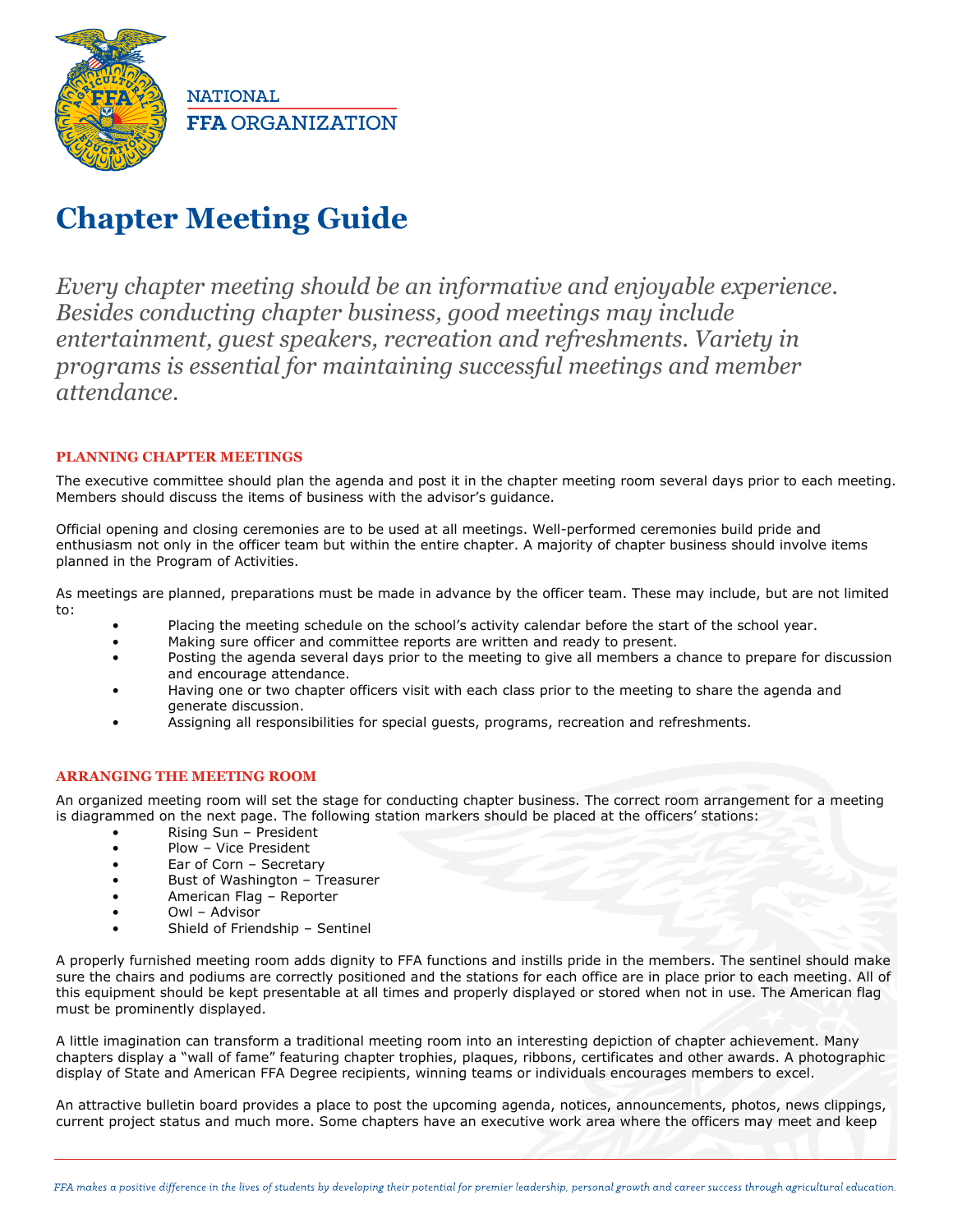their records.

### **THE AMERICAN FLAG**

The American flag is used as a symbol to foster citizenship among members. It should be displayed at all official FFA meetings and functions. The following are some simple rules governing its use:

- The flag shall never be subjected to contempt, disrespect or insult.
- It may not be used for advertising purposes and nothing should be attached to the cloth of the flag.
- No other flag or pennant should be displayed above the flag.
- Never allow the flag to touch the ground or to be used as drapery or as a costume.
- Always carry the flag aloft and free.
- March right in a line of flags or in front of the center of the other flags.
- When the flag is displayed either horizontally or vertically against a wall, the stars should be in the top left corner
	- A flag in poor condition should be destroyed as a whole, privately, preferably by burning.

For more information please refer to Flag Rules and Regulations www.usflag.org/flagetiquette.html.

#### **ORDER OF BUSINESS**

An established order of business should be followed at all chapter meetings. When members know what to expect, they can participate more effectively. The following order is suggested for regular meetings but can be changed to suit individual chapter needs. The most important reason for using this order is so that significant items will not be overlooked and member participation will be heightened.

*Opening Ceremony* should be conducted, including the call to order, roll call and quorum determination.

*Reading and approval of the minutes* of the previous meeting should be prepared and presented by the secretary and approved by the members as read or as amended. Their reading is omitted if they were sent to members in advance.

*Reports of officers, boards and standing committees* —The treasurer, and all other officer reports, should be presented. Standing Committee reports are presented in the order they are listed in the bylaws.

*Reports of special (select or ad hoc) committees* that were established for a specific project should present their findings in the order the committees were appointed.

*Special orders* allow the consideration of specially scheduled business at this time.

*Unfinished business and general orders* are designed to consider motions that were pending and items on the agenda that were not considered when the previous meeting adjourned, motions that were postponed to the present meeting, and motions that were laid on the table.

*New business* allows members to introduce new items for consideration that are on the meeting agenda and others introduced by chapter members.

*Special features*, including speakers, panels, guest appearances, award presentations and other non-business items.

*Ceremonies* are used only when new members are initiated, Discovery Degrees are awarded, Discovery Degree recipients are raised to the Greenhand FFA Degree, Greenhands are raised to the Chapter FFA Degree or officers are installed.

*Announcements*

## *Closing Ceremony*

*Entertainment, recreation and/or refreshments* are planned by the recreation committee and should follow the meeting to increase interest in attendance.